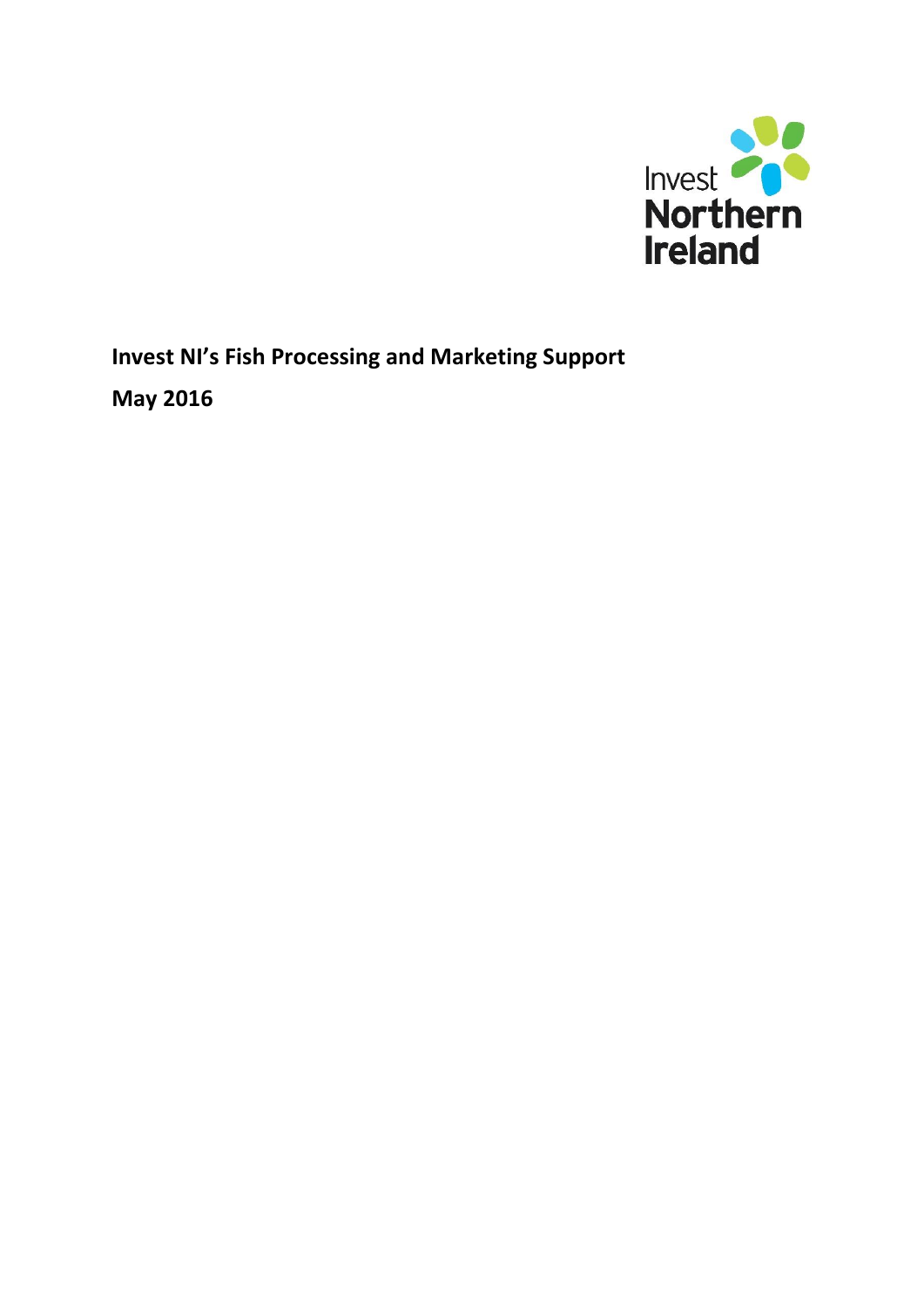# **1. Title of Scheme**

Invest NI Fish Processing and Marketing Support

# **2. Member State**

United Kingdom

# **3. Region**

Northern Ireland

# **4. Legal basis**

The Industrial Development (Northern Ireland) Order 1982

The Industrial Development (Northern Ireland) Act 2002

The European Communities Act 1972

# **5. State Aid**

Invest NI's Fish Processing and Marketing support will operate in accordance with Commission Regulation (EU) No.1388/2014 (the Regulation) including references to Regulation (EU) No 508/2014 on the European Maritime and Fisheries Fund (EMFF).

# **6. Annual expenditure planned under the scheme**

£500,000

# **7. Maximum Aid Intensities**

| Fishery &<br><b>Regulation Measure</b>                                                | Aquaculture |  |  | <b>Block</b> Exemption   EMFF Reference | Maximum Aid<br>Intensity* |
|---------------------------------------------------------------------------------------|-------------|--|--|-----------------------------------------|---------------------------|
| Article 41 Aid for marketing measures                                                 |             |  |  | Article 68                              | 50%                       |
| Article 42 Aid for the processing of fishery and   Article 69<br>aquaculture products |             |  |  |                                         | 50%                       |

\*in conformity with Article 95 of EMFF Regulation

### **8. Date of Implementation**

1 May 2016

### **9. Duration of Scheme**

Until 31 December 2020

### **10. Scope**

Invest NI Fish Processing and Marketing support will assist and medium-sized enterprises (SMEs) active in the processing or marketing of fishery and aquaculture products in Northern Ireland primarily to undertake:

(a) incremental activities focusing on finding new markets for species with marketing potential, and promoting the quality and value-added of fishery and aquaculture products through improved presentation and packaging of products; and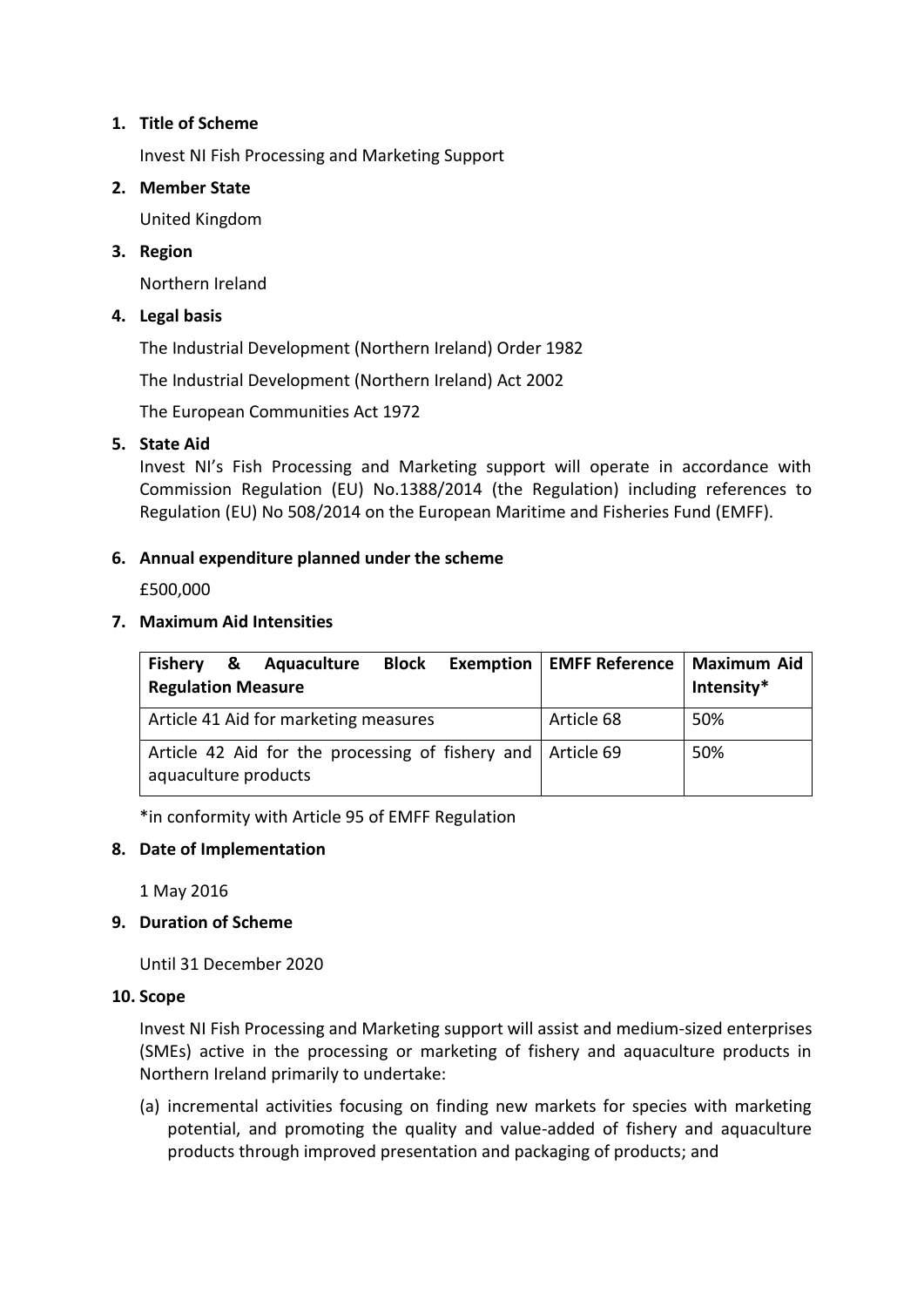(b) investment projects in Northern Ireland which contribute to new or improved products, new or improved processes, or new and improved management and organisation systems.

This Scheme applies to projects which fall outside the budget availability and timing of Northern Ireland's Department of Agriculture & Rural Development (DARD) EMFF programme 2015-2020. Aid will not be paid to projects being supported under that programme.

The scheme **will not** provide:

- (a) aid which is fixed on the basis of price or quantity of products put on the market;
- (b) aid to export-related activities towards third countries or Member States, namely aid directly linked to the quantities exported, to the establishment and operation of a distribution network or to other current costs linked to the export activity;
- (c) aid contingent upon the use of domestic over imported goods;
- (d) aid granted to undertakings in difficulty, with the exception of aid to make good the damage caused by natural disasters;
- (e) aid in favour of an undertaking which is subject to an outstanding recovery order following a previous Commission decision declaring an aid illegal and incompatible with the internal market, with the exception of aid schemes to make good the damage caused by natural disasters;
- (f) ad hoc aid in favour of an undertaking as referred to in point (e);
- (g) aid granted to operations which would have been ineligible for support under Article 11 of Regulation (EU) No 508/2014;
- (h) aid granted to undertakings that cannot apply for support from the European Maritime and Fisheries Fund on the grounds set out in Article 10(1)-(3) of Regulation (EU) No 508/2014.

The scheme will not provide aid which entails, by itself, by the conditions attached to it or by its financing method a non-severable violation of Union law, in particular:

- (a) aid where the grant of aid is subject to the obligation for the beneficiary to have its headquarters in the relevant Member State or to be predominantly established in that Member State. However, the requirement to have an establishment or branch in the aid granting Member State at the moment of payment of the aid is allowed;
- (b) aid where the grant of aid is subject to the obligation for the beneficiary to use nationally produced goods or national services;
- (c) aid restricting the possibility for the beneficiaries to exploit the research, development and innovation results in other Member States.

#### **11. Notification threshold**

Invest NI will apply the notification thresholds of EUR 2 million eligible costs or aid amounts in excess of EUR 1 million per beneficiary per year.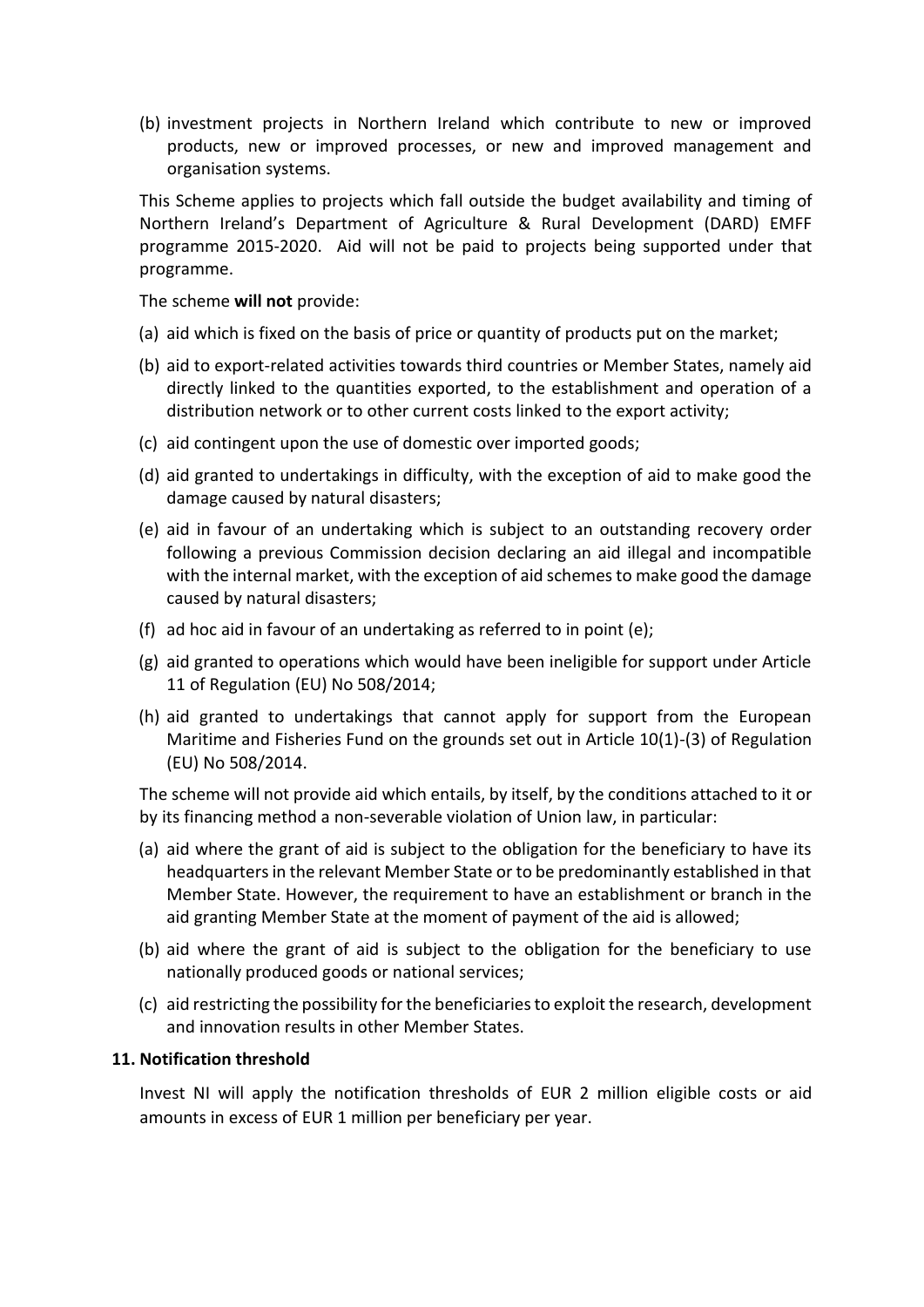# **12. Definitions**

Invest NI will apply the definitions as set out in Article 3 of the Regulation

# **13. Transparency of Aid**

Aid will be transparent and provided in the form of grants.

# **14. Incentive Effect**

Invest NI's Fish Processing and Marketing support will have an incentive effect. Beneficiaries must submit a written application for the aid to Invest NI before work on the project or activity starts. The application shall contain at least the following information:

- (a) undertaking's name and size;
- (b) description of the project or activity, including its start and end dates;
- (c) location of the project or activity;
- (d) list of eligible costs;
- (e) type of aid (grant, loan, guarantee, repayable advance or other) and amount of public funding needed for the project or activity.

# **15. Aid intensity and eligible costs**

For the purpose of calculating aid intensity and eligible costs, all figures used shall be taken before any deduction of tax or other charge. The eligible costs shall be supported by documentary evidence which shall be clear, specific and contemporary.

Aid payable in several instalments shall be discounted to its value on the date of granting the aid. The eligible costs shall be discounted to their value on the date of granting the aid. The interest rate to be used for discounting purposes shall be the discount rate applicable on the date of granting the aid.

The eligible costs shall comply with the requirements of Articles 7 of the Regulation.

### **16. Cumulation**

In determining whether the notification thresholds or maximum aid intensities are respected, the total amount of public support measures for the aided activity or project or undertaking shall be taken into account, regardless of whether that support is financed from local, regional, national or Union sources.

Aid may be cumulated with:

- (a) any other State aid, as long as those measures concern different identifiable eligible costs;
- (b) any other State aid, in relation to the same eligible costs, partly or fully overlapping, only if such cumulation does not result in exceeding the highest aid intensity or aid amount applicable to this aid under this Regulation.

Invest NI Fish Processing and Marketing aid will not be cumulated with any de minimis aid in respect of the same eligible costs if such cumulation would result in an aid intensity exceeding those set out in Chapter III of the Regulation.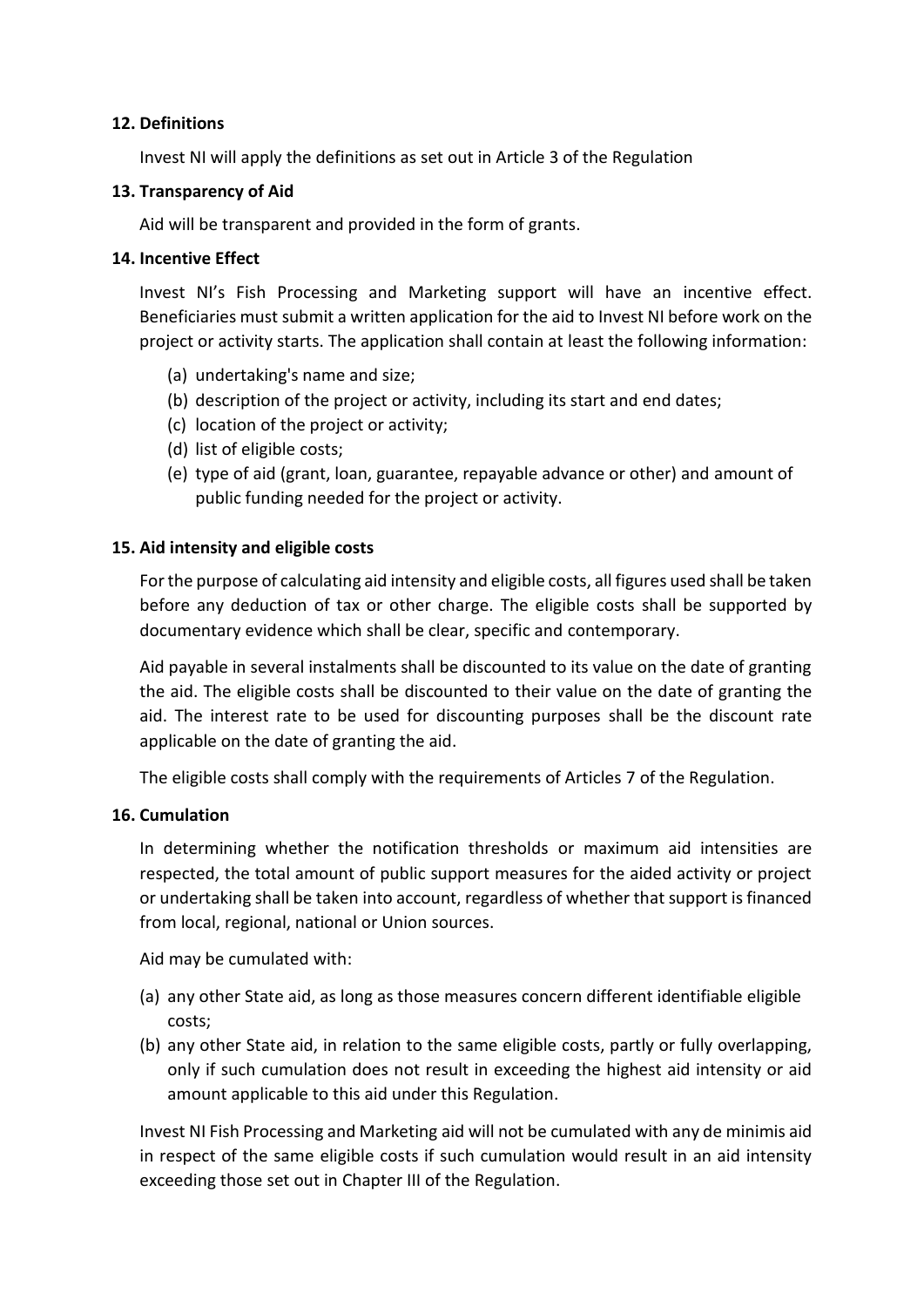# **17. Publication and information**

Invest NI will, within two years of the Regulation's publication, ensure the publication on a comprehensive State aid website of:

- (a) the summary information referred to in Article 11 of the Regulation in the standardised format or a link providing access to it;
- (b) the full text of each aid measure as referred to in Article 11 or a link providing access to the full text;
- (c) the information referred to in Annex III of the Regulation on each individual aid award exceeding EUR 30 000.

The information will be organised and accessible in a standardised manner, as described in Annex III, and shall allow for effective search and download functions. The information will be published within six months from the date the aid was granted

Each individual aid shall contain an explicit reference to the Regulation, by citing its title and publication reference in the Official Journal of the European Union, and to the specific provisions of Chapter III concerned by that act, or where applicable, to the national law which ensures that the relevant provisions of this Regulation are complied with. It shall be accompanied by its implementing provisions and its amendments.

# **18. Monitoring**

Invest NI will maintain detailed records with the information and supporting documentation necessary to establish that all the conditions laid down in the Regulation are fulfilled. Such records shall be kept for 10 years from the date on which the ad hoc aid was granted or the last aid was granted under the scheme.

Invest NI will provide the Commission within a period of 20 working days or such longer period as may be fixed in the request, with all the information and supporting documentation which the Commission considers necessary to monitor the application of the Regulation.

### **Specific Support Measures**

### **(a) Aid for marketing measures (Article 41)**

Aid for Marketing will fulfil the conditions of Article 68 of Regulation (EU) No 508/2014. In particular Invest NI will assist enterprises to:

- find new markets for species with marketing potential; and
- promote quality and value added by facilitating the presentation and packaging of products.

The amount of the aid will not exceed, in gross grant equivalent, the maximum intensity of public aid fixed by Article 95 of Regulation (EU) No 508/2014 and the implementing acts adopted on the basis of Article 95(5) of that Regulation, i.e. 50%.